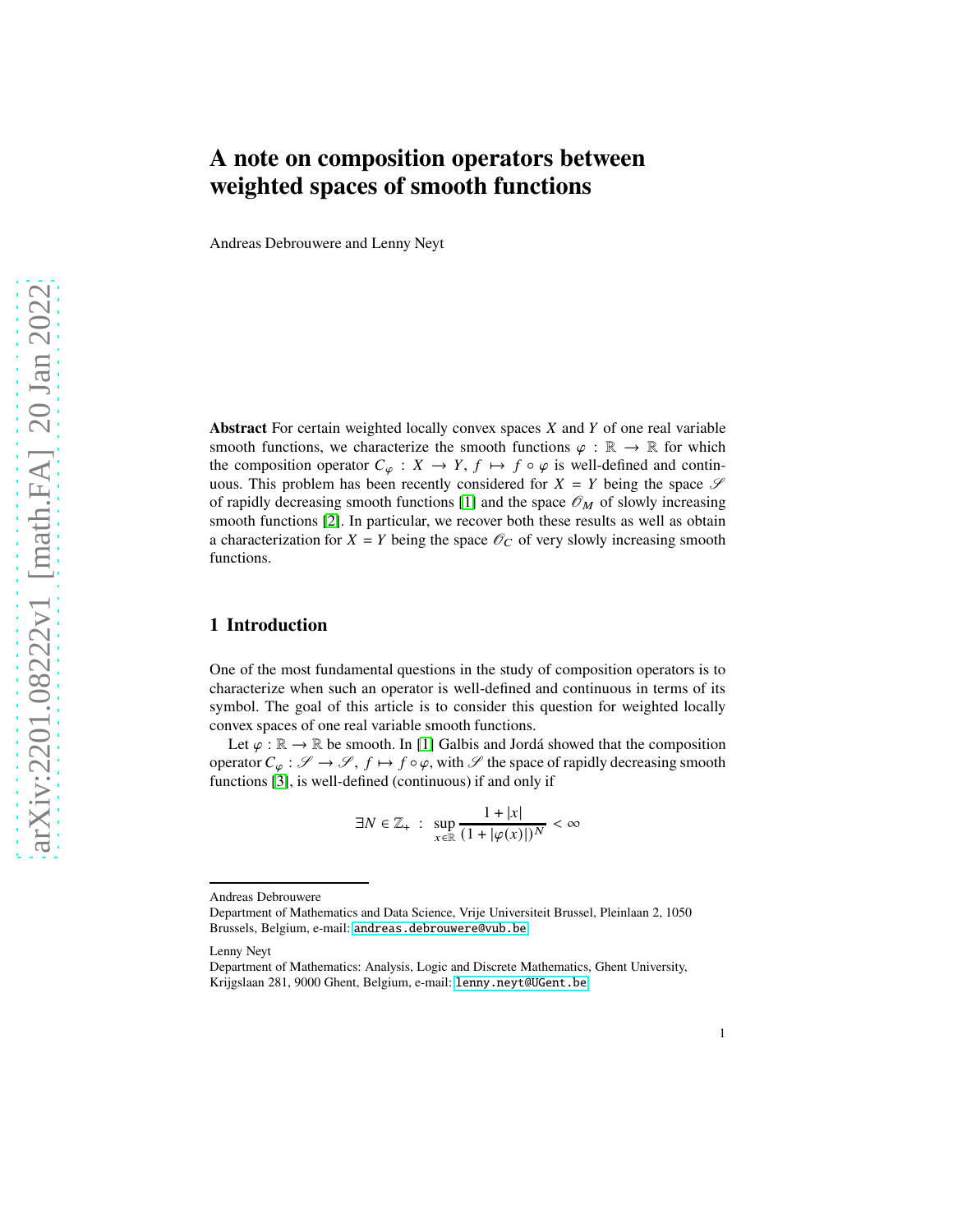2 Andreas Debrouwere and Lenny Neyt

and

$$
\forall p \in \mathbb{Z}_+ \, \exists N \in \mathbb{N} \, : \, \sup_{x \in \mathbb{R}} \frac{|\varphi^{(p)}(x)|}{(1+|\varphi(x)|)^N} < \infty.
$$

Albanese et. al [\[2\]](#page-8-1) proved that the composition operator  $C_{\varphi}: \mathscr{O}_M \to \mathscr{O}_M$ , with  $\mathscr{O}_M$ the space of slowly increasing smooth functions [\[3\]](#page-8-2), is well-defined (continuous) if and only if  $\varphi \in \mathcal{O}_M$ . In [\[2,](#page-8-1) Remark 2.6] they also pointed out that the corresponding result for the space  $\mathcal{O}_C$  of very slowly increasing smooth functions [\[3\]](#page-8-2) is false, namely, they showed that  $sin(x^2) \notin \mathcal{O}_C$ , while, obviously,  $sin x, x^2 \in \mathcal{O}_C$ .

Inspired by these results, we study in this article the following general question: Given two weighted locally convex spaces  $X$  and  $Y$  of smooth functions, when is the composition operator  $C_{\varphi}: X \to Y$  well-defined (continuous)? We shall consider this problem for  $X$  and  $Y$  both being Fréchet spaces,  $(LF)$ -spaces, or  $(PLB)$ -spaces.

We now state a particular instance of our main result that covers many well-known spaces. We need some preparation. Given a positive continuous function  $v$  on  $\mathbb{R}$ , we write  $\mathcal{B}_v^n$ ,  $n \in \mathbb{N}$ , for the Banach space consisting of all  $f \in C^n(\mathbb{R})$  such that

$$
||f||_{v,n} = \max_{p \le n} \sup_{x \in \mathbb{R}} \frac{|f^{(p)}(x)|}{v(x)} < \infty.
$$

For  $v \geq 1$  we consider the following three weighted spaces of smooth functions

$$
\mathcal{K}_v = \varprojlim_{N \in \mathbb{N}} \mathcal{B}_{1/v^N}^N,
$$

$$
\mathcal{O}_{C,v} = \varinjlim_{N \in \mathbb{N}} \varprojlim_{n \in \mathbb{N}} \mathcal{B}_{v^N}^n,
$$

$$
\mathcal{O}_{M,v} = \varprojlim_{n \in \mathbb{N}} \varinjlim_{N \in \mathbb{N}} \mathcal{B}_{v^N}^n.
$$

<span id="page-1-0"></span>Theorem [2](#page-3-0) below implies the following result:

**Theorem 1** *Let*  $v, w : \mathbb{R} \to [1, \infty)$  *be continuous functions such that* 

$$
\sup_{x,t\in\mathbb{R},|t|\leq 1}\frac{v(x+t)}{v^{\lambda}(x)}<\infty \quad and \quad \sup_{x,t\in\mathbb{R},|t|\leq 1}\frac{w(x+t)}{w^{\mu}(x)}<\infty,
$$

*for some*  $\lambda, \mu > 0$ *. Let*  $\varphi : \mathbb{R} \to \mathbb{R}$  *be smooth. Then,* 

(𝐼) *The following statements are equivalent:*

\n- (i) 
$$
C_{\varphi}(\mathcal{K}_v) \subseteq \mathcal{K}_w
$$
.
\n- (ii)  $C_{\varphi} : \mathcal{K}_v \to \mathcal{K}_w$  is continuous.
\n- (iii)  $\varphi$  satisfies the following two properties:\n
	\n- (a)  $\exists \lambda > 0 : \sup_{x \in \mathbb{R}} \frac{w(x)}{v^{\lambda}(\varphi(x))} < \infty$ .
	\n- (b)  $\forall p \in \mathbb{Z}_+ \exists \lambda > 0 : \sup_{x \in \mathbb{R}} \frac{|\varphi^{(p)}(x)|}{v^{\lambda}(\varphi(x))} < \infty$ .
	\n\n
\n

(II) The following statements are equivalent: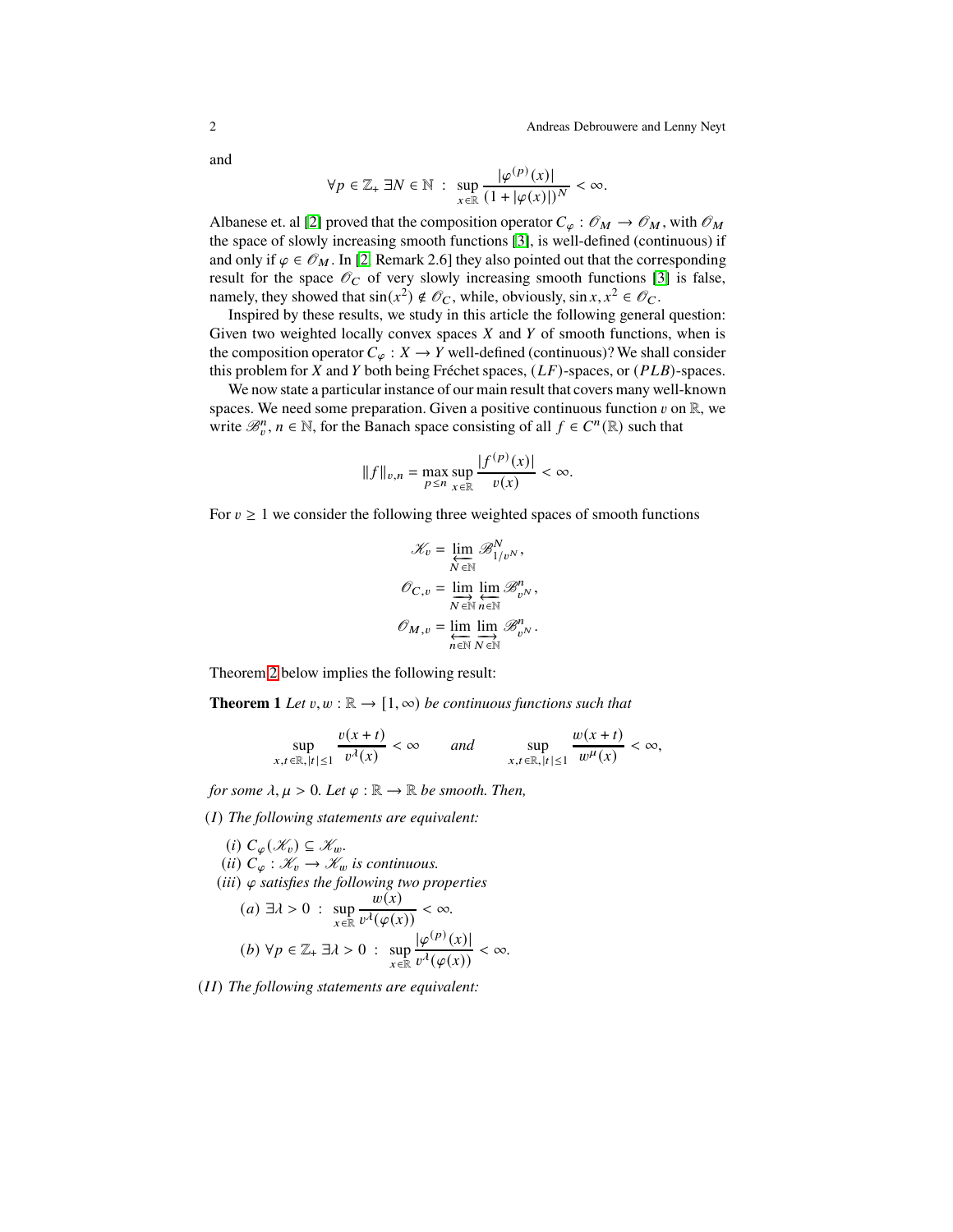A note on composition operators between weighted spaces of smooth functions 3

\n- (i) 
$$
C_{\varphi}(\mathcal{O}_{C,v}) \subseteq \mathcal{O}_{C,w}
$$
.
\n- (ii)  $C_{\varphi} : \mathcal{O}_{C,v} \to \mathcal{O}_{C,w}$  is continuous.
\n- (iii)  $\varphi$  satisfies the following two properties:\n
	\n- (a)  $\exists \mu > 0$  :  $\sup_{x \in \mathbb{R}} \frac{v(\varphi(x))}{w^{\mu}(x)} < \infty$ .
	\n- (b)  $\forall p, k \in \mathbb{Z}_{+}$  :  $\sup_{x \in \mathbb{R}} \frac{|\varphi^{(p)}(x)|}{w^{1/k}(x)} < \infty$ .
	\n\n
\n

(III) The following statements are equivalent:

\n- (i) 
$$
C_{\varphi}(\mathcal{O}_{M,v}) \subseteq \mathcal{O}_{M,w}
$$
.
\n- (ii)  $C_{\varphi} : \mathcal{O}_{M,v} \to \mathcal{O}_{M,w}$  is continuous.
\n- (iii)  $\varphi$  satisfies the following two properties:\n
	\n- (a)  $\exists \mu > 0 : \sup_{x \in \mathbb{R}} \frac{v(\varphi(x))}{w^{\mu}(x)} < \infty$ .
	\n- (b)  $\forall p \in \mathbb{Z}_+ \exists \mu > 0 : \sup_{x \in \mathbb{R}} \frac{|\varphi(p)(x)|}{w^{\mu}(x)} < \infty$ .
	\n\n
\n

By setting  $v(x) = w(x) = 1 + |x|$  $v(x) = w(x) = 1 + |x|$  $v(x) = w(x) = 1 + |x|$  in Theorem 1 we recover the above results about  $\mathscr S$ and  $\mathcal{O}_M$  from [\[1,](#page-8-0) [2\]](#page-8-1) as well as the following characterization for the space  $\mathcal{O}_C$  of very slowly increasing smooth functions:  $C_{\varphi}$  :  $\mathcal{O}_C \to \mathcal{O}_C$  is well defined (continuous) if and only if

$$
\exists N \in \mathbb{N} \; : \; \sup_{x \in \mathbb{R}} \frac{|\varphi(x)|}{(1+|x|)^N} < \infty \qquad \text{and} \qquad \forall p, k \in \mathbb{Z}_+ \; : \; \sup_{x \in \mathbb{R}} \frac{|\varphi^{(p)}(x)|}{(1+|x|)^{1/k}} < \infty.
$$

For  $v = w = 1$  $v = w = 1$ , Theorem 1 gives the following result for the Fréchet space  $\mathcal{B}$  of smooth functions that are bounded together will all their derivatives [\[3\]](#page-8-2):  $C_{\varphi}$  :  $\mathscr{B} \rightarrow$  $\mathscr B$  is well defined (continuous) if and only if  $\varphi' \in \mathscr B$ . Another interesting choice is  $v(x) = w(x) = e^{|x|}$ , for which Theorem [2](#page-3-0) characterizes composition operators on spaces of exponentially decreasing/increasing smooth functions [\[4,](#page-8-3) [5\]](#page-8-4). We leave it to the reader to explicitly formulate this and other examples.

### **2 Statement of the main result**

A pointwise non-decreasing sequence  $V = (v_N)_{N \in \mathbb{N}}$  of positive continuous functions on R is called a *weight system* if  $v_0 \geq 1$  and

$$
\forall N \; \exists M \ge N \; : \; \sup_{x,t \in \mathbb{R}, |t| \le 1} \frac{v_N(x+t)}{v_M(x)} < \infty.
$$

We shall also make use of the following condition on a weight system  $V = (v_N)_{N \in \mathbb{N}}$ :

<span id="page-2-0"></span>
$$
\forall N, M \ \exists K \ge N, M \ : \ \sup_{x \in \mathbb{R}} \frac{v_N(x)v_M(x)}{v_K(x)} < \infty. \tag{1}
$$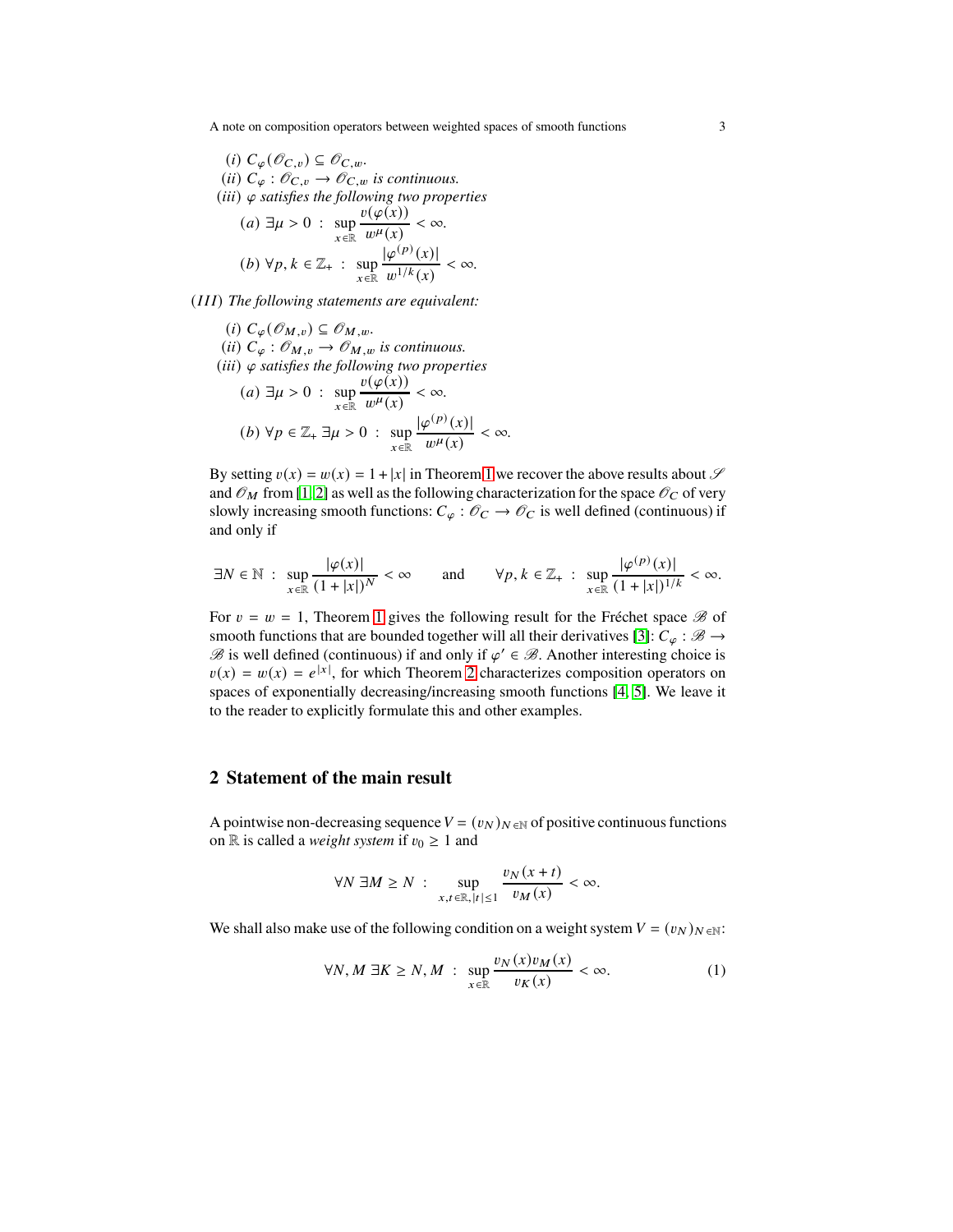<span id="page-3-1"></span>*Example 1* Let  $v : \mathbb{R} \to [1, \infty)$  be a continuous function satisfying

$$
\sup_{x,t \in \mathbb{R}, |t| \le 1} \frac{v(x+t)}{v^N(x)} < \infty.
$$

for some  $N \in \mathbb{N}$  (cf. Theorem [1\)](#page-1-0). Then,

$$
V_v = (v^N)_{N \in \mathbb{N}}
$$

is a weight system satisfying [\(1\)](#page-2-0).  $\Box$ 

Recall that for a positive continuous function v on R and  $n \in \mathbb{N}$ , we write  $\mathcal{B}_v^n$  for the Banach space consisting of all  $f \in C^n(\mathbb{R})$  such that

$$
||f||_{v,n} = \max_{p \le n} \sup_{x \in \mathbb{R}} \frac{|f^{(p)}(x)|}{v(x)} < \infty.
$$

Let  $V = (v_N)_{N \in \mathbb{N}}$  be a weight system. We shall be concerned with the following weighted spaces of smooth functions

$$
\mathcal{K}_V = \varprojlim_{N \in \mathbb{N}} \mathcal{B}_{1/v_N}^N,
$$

$$
\mathcal{O}_{C,V} = \varinjlim_{N \in \mathbb{N}} \varprojlim_{n \in \mathbb{N}} \mathcal{B}_{v_N}^n,
$$

$$
\mathcal{O}_{M,V} = \varprojlim_{n \in \mathbb{N}} \varinjlim_{N \in \mathbb{N}} \mathcal{B}_{v_N}^n.
$$

Note that  $\mathcal{K}_V$  is a Fréchet space,  $\mathcal{O}_{C,V}$  is an  $(LF)$ -space, and  $\mathcal{O}_{M,V}$  is a (PLB)space. Furthermore, we have the following continuous inclusions

$$
\mathscr{D}(\mathbb{R}) \subset \mathscr{K}_V \subset \mathscr{O}_{C,V} \subset \mathscr{O}_{M,V} \subset C^{\infty}(\mathbb{R}),
$$

where  $\mathscr{D}(\mathbb{R})$  denotes the space of compactly supported smooth functions. The spaces  $\mathcal{K}_V$  were introduced and studied by Gelfand and Shilov [\[6\]](#page-8-5), while we refer to [\[7\]](#page-8-6) for more information on the spaces  $\mathcal{O}_{C,V}$ . For  $N, n \in \mathbb{N}$  fixed we will also need the following spaces

$$
\mathscr{B}_{v_N} = \varprojlim_{n \in \mathbb{N}} \mathscr{B}_{v_N}^n, \qquad \mathscr{O}_{M,V}^n = \varinjlim_{N \in \mathbb{N}} \mathscr{B}_{v_N}^n.
$$

<span id="page-3-0"></span>The goal of this article is to show the following result.

**Theorem 2** *Let*  $V = (v_N)_{N \in \mathbb{N}}$  *and*  $W = (w_M)_{M \in \mathbb{N}}$  *be two weight systems and let*  $\varphi : \mathbb{R} \to \mathbb{R}$  be smooth.

- (𝐼) *Suppose that* 𝑉 *satisfies* [\(1\)](#page-2-0)*. The following statements are equivalent:*
	- (*i*)  $C_{\varphi}(\mathscr{K}_V) \subseteq \mathscr{K}_W$ .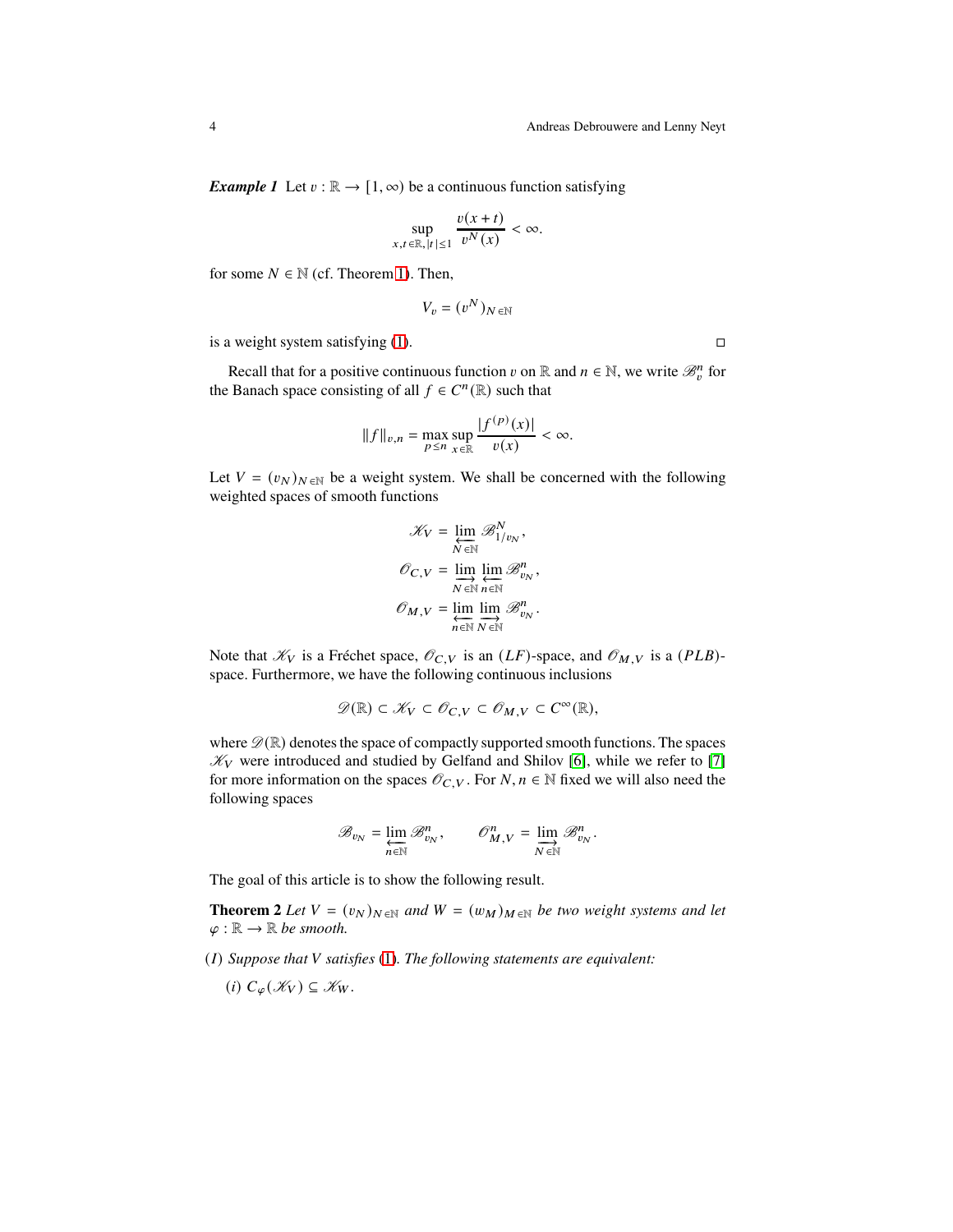A note on composition operators between weighted spaces of smooth functions 5

\n- (ii) 
$$
C_{\varphi} : \mathcal{K}_V \to \mathcal{K}_W
$$
 is continuous.
\n- (iii)  $\varphi$  satisfies the following two properties
\n- (a)  $\forall M \exists N : \sup_{x \in \mathbb{R}} \frac{w_M(x)}{v_N(\varphi(x))} < \infty$ .
\n- (b)  $\forall p \in \mathbb{Z}_+ \exists N : \sup_{x \in \mathbb{R}} \frac{|\varphi^{(p)}(x)|}{v_N(\varphi(x))} < \infty$ .
\n

(𝐼 𝐼) *Suppose that* 𝑊 *satisfies* [\(1\)](#page-2-0)*. The following statements are equivalent:*

(*i*)  $C_{\varphi}(\mathscr{O}_{C,V}) \subseteq \mathscr{O}_{C,W}.$ (*ii*)  $C_{\varphi}: \mathscr{O}_{C,V} \to \mathscr{O}_{C,W}$  *is continuous.* (*iii*)  $\forall N \exists M$  such that  $C_{\varphi}: \mathcal{B}_{v_N} \to \mathcal{B}_{w_M}$  is continuous.  $(iv)$   $\varphi$  satisfies the following two properties  $(a) \forall N \exists M$  : sup<br> $x \in \mathbb{R}$  $v_N(\varphi(x))$  $\frac{w \left(\varphi(x)\right)}{w_M(x)} < \infty.$ (*b*) ∃*M* ∀*p*,  $k \in \mathbb{Z}_+$  : sup  $x \in \mathbb{R}$  $|\varphi^{(p)}(x)|$  $w_M^{1/k}$  $M^{1/K}(x)$ < ∞*.*

(𝐼 𝐼 𝐼) *Suppose that* 𝑊 *satisfies* [\(1\)](#page-2-0)*. The following statements are equivalent:*

(i) 
$$
C_{\varphi}(\mathcal{O}_{M,V}) \subseteq \mathcal{O}_{M,W}
$$
.  
\n(ii)  $C_{\varphi} : \mathcal{O}_{M,V} \to \mathcal{O}_{M,W}$  is continuous.  
\n(iii)  $C_{\varphi} : \mathcal{O}_{M,V}^{n} \to \mathcal{O}_{M,W}^{n}$  is continuous for all  $n \in \mathbb{N}$ .  
\n(iv)  $\varphi$  satisfies the following two properties  
\n(a)  $\forall N \exists M : \sup_{x \in \mathbb{R}} \frac{v_N(\varphi(x))}{w_M(x)} < \infty$ .  
\n(b)  $\forall p \in \mathbb{Z}_+ \exists M : \sup_{x \in \mathbb{R}} \frac{|\varphi^{(p)}(x)|}{w_M(x)} < \infty$ .

The proof of Theorem [2](#page-3-0) will be given in the next section. The spaces  $\mathcal{K}_v$ ,  $\mathcal{O}_{C,v}$  and  $\mathcal{O}_{M,\nu}$  from the introduction can be written as

$$
\mathcal{K}_v = \mathcal{K}_{V_v}, \qquad \mathcal{O}_{C,v} = \mathcal{O}_{C,V_v}, \qquad \mathcal{O}_{M,v} = \mathcal{O}_{M,V_v},
$$

where  $V_v = (v^N)_{N \in \mathbb{N}}$  is the weight system from Example [1.](#page-3-1) Hence, Theorem [1](#page-1-0) is a direct consequence of Theorem [2](#page-3-0) with  $V = V_v$  and  $W = V_w$ .

## **3 Proof of the main result**

<span id="page-4-0"></span>Throughout this section we fix a smooth symbol  $\varphi : \mathbb{R} \to \mathbb{R}$ . We need two lemmas in preparation for the proof of Theorem [2.](#page-3-0) For  $n \in \mathbb{N}$  we set

$$
||f||_n = ||f||_{1,n} = \max_{p \le n} \sup_{x \in \mathbb{R}} |f^{(p)}(x)|.
$$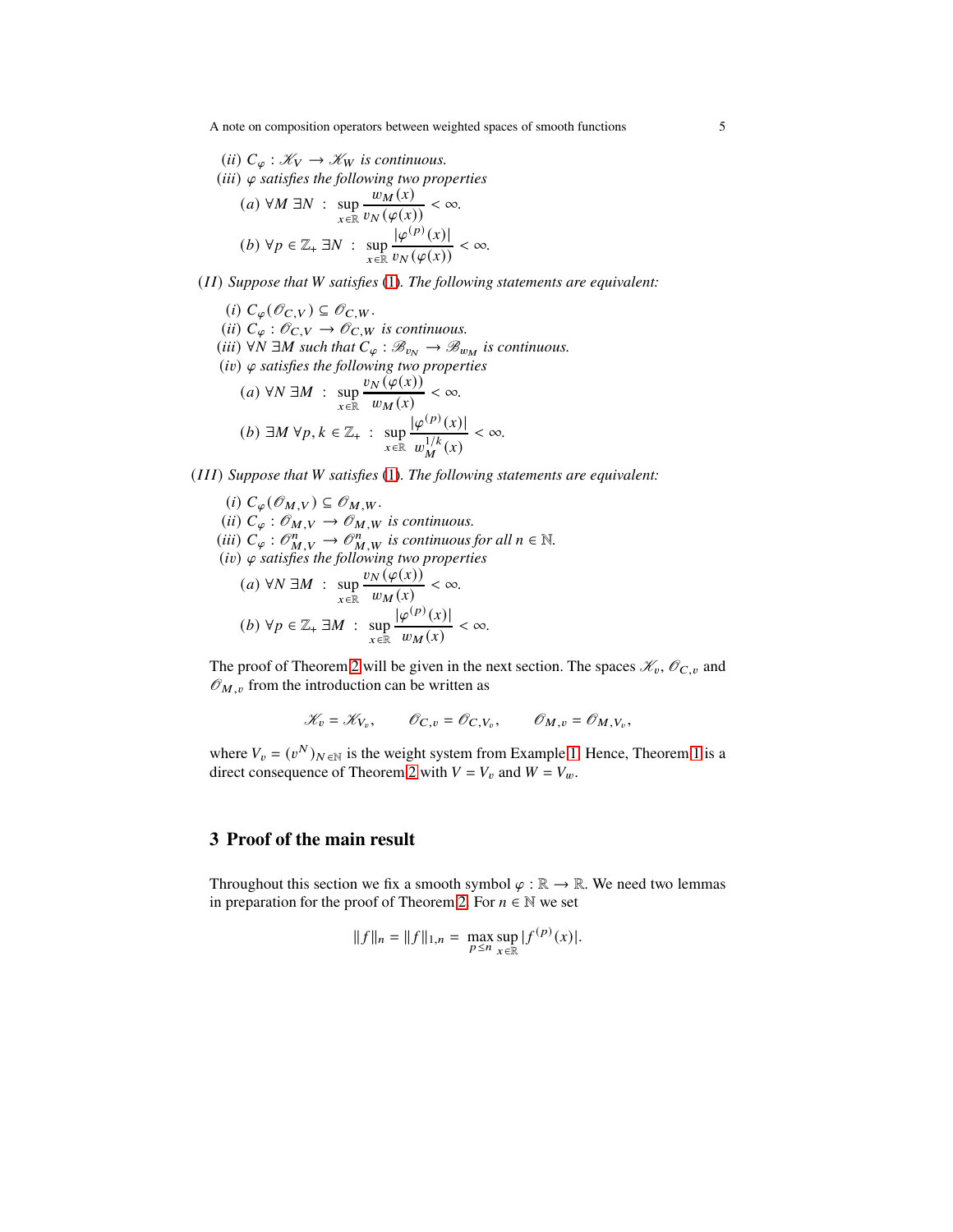**Lemma 1** *Let*  $v, \tilde{v}$ ,  $w$  *be three positive continuous functions on*  $\mathbb{R}$  *such that* 

$$
C_0 = \sup_{x,t \in \mathbb{R}, |t| \le 1} \frac{v(x+t)}{\widetilde{v}(x)} < \infty.
$$

*Let*  $p, n \in \mathbb{N}$  *be such that* 

<span id="page-5-1"></span>
$$
||C_{\varphi}(f)||_{w,p} \le C_1 ||f||_{\widetilde{v},n}, \qquad \forall f \in \mathscr{D}(\mathbb{R}),
$$
 (2)

*for some*  $C_1 > 0$ *. Then,* 

<span id="page-5-0"></span>
$$
\sup_{x \in \mathbb{R}} \frac{v(\varphi(x))}{w(x)} < \infty,\tag{3}
$$

*and, if*  $p \geq 1$ *, also* 

<span id="page-5-3"></span>
$$
\sup_{x \in \mathbb{R}} \frac{v(\varphi(x))|\varphi'(x)|^p}{w(x)} < \infty,\tag{4}
$$

*and*

<span id="page-5-4"></span>
$$
\sup_{x \in \mathbb{R}} \frac{v(\varphi(x))|\varphi^{(p)}(x)|}{w(x)} < \infty. \tag{5}
$$

*Proof* Given  $f \in \mathcal{D}(\mathbb{R})$  with supp  $f \subseteq [-1, 1]$ , we set  $f_x = f(\cdot - \varphi(x))$  for  $x \in \mathbb{R}$ . Note that  $\overline{0}$ 

<span id="page-5-2"></span>
$$
||f_x||_{\widetilde{v},n} \le \frac{C_0 ||f||_n}{v(\varphi(x))}, \qquad x \in \mathbb{R}.
$$
 (6)

We first show [\(3\)](#page-5-0). Choose  $f \in \mathcal{D}(\mathbb{R})$  with supp  $f \subseteq [-1, 1]$  such that  $f(0) = 1$ . For all  $x \in \mathbb{R}$  it holds that

$$
||C_{\varphi}(f_x)||_{w,p} \ge \frac{C_{\varphi}(f_x)(x)}{w(x)} = \frac{1}{w(x)}.
$$

Hence, by [\(2\)](#page-5-1) and [\(6\)](#page-5-2), we obtain that

$$
\frac{v(\varphi(x))}{w(x)} \leq C_0 C_1 \|f\|_n, \qquad \forall x \in \mathbb{R}.
$$

Now assume that  $p \ge 1$ . We prove [\(4\)](#page-5-3). Choose  $f \in \mathcal{D}(\mathbb{R})$  with supp  $f \subseteq [-1, 1]$ such that  $f^{(j)}(0) = 0$  for  $j = 1, ..., p - 1$  and  $f^{(p)}(0) = 1$ . Faà di Bruno's formula implies that for all  $x \in \mathbb{R}$ 

$$
||C_{\varphi}(f_x)||_{w,p} \ge \frac{|C_{\varphi}(f_x)^{(p)}(x)|}{w(x)} = \frac{|\varphi'(x)|^p}{w(x)}.
$$

Similarly as in the proof of [\(3\)](#page-5-0), the result now follows from [\(2\)](#page-5-1) and [\(6\)](#page-5-2). Finally, we show [\(5\)](#page-5-4). Choose  $f \in \mathcal{D}(\mathbb{R})$  with supp  $f \subseteq [-1, 1]$  such that  $f'(0) = 1$  and  $f^{(j)}(0) = 0$  for  $j = 2, ..., p$ . Faà di Bruno's formula implies that for all  $x \in \mathbb{R}$ 

$$
||C_{\varphi}(f_x)||_{w,p} \ge \frac{|C_{\varphi}(f_x)^{(p)}(x)|}{w(x)} = \frac{|\varphi^{(p)}(x)|}{w(x)}.
$$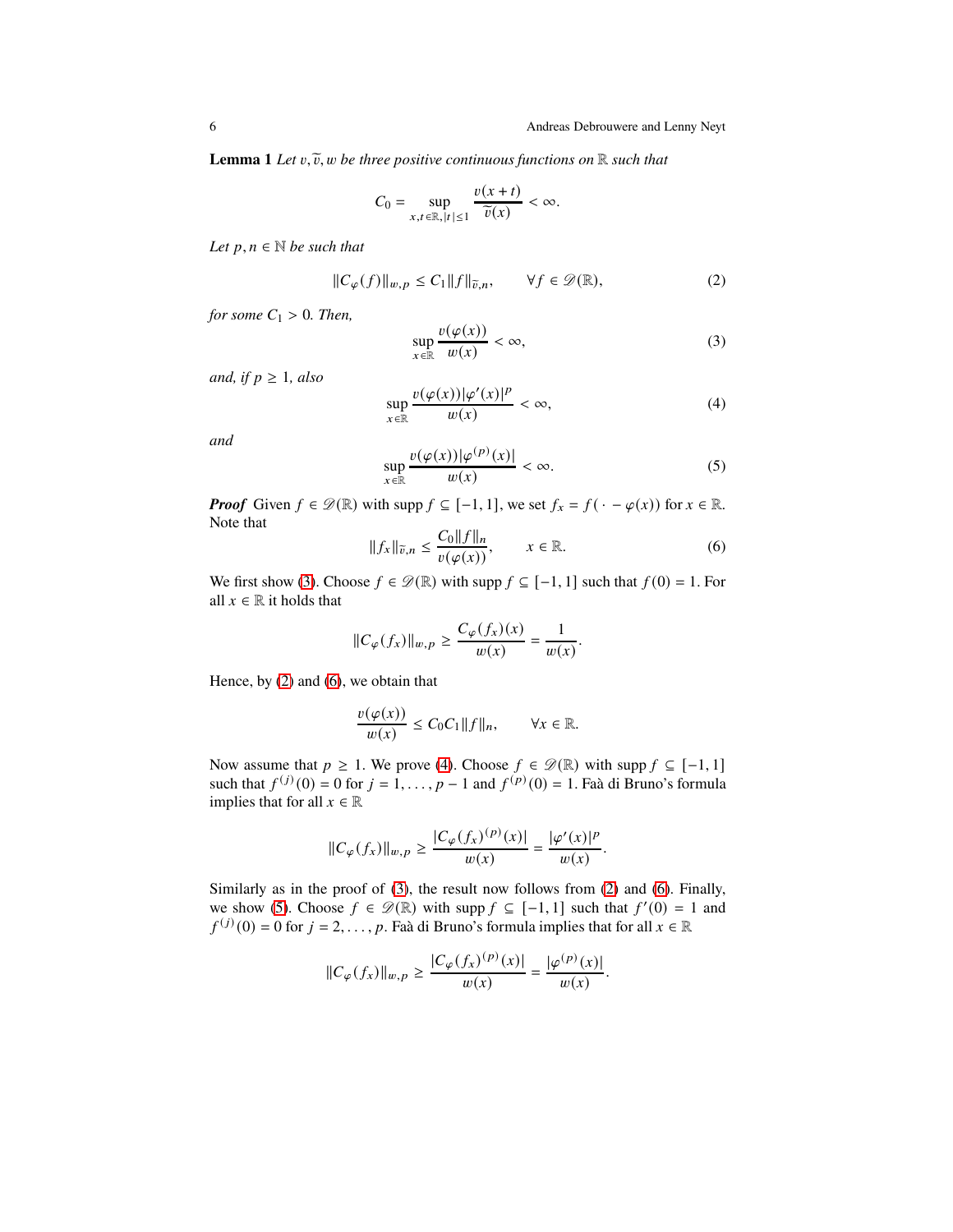<span id="page-6-0"></span>As before, the result is now a consequence of [\(2\)](#page-5-1) and [\(6\)](#page-5-2).  $\Box$ 

**Lemma 2** *Let v and w be positive continuous functions on*  $\mathbb{R}$ *. Then,* 

 $(i)$  *If* 

$$
\sup_{x \in \mathbb{R}} \frac{v(\varphi(x))}{w(x)} < \infty,
$$

then  $C_{\varphi} : \mathscr B_v^0 \to \mathscr B_w^0$  is well-defined and continuous.  $(ii)$  *Let*  $n \in \mathbb{Z}_+$ *. If* 

$$
\sup_{x\in\mathbb{R}}\frac{v(\varphi(x))}{w(x)}\prod_{p=1}^n|\varphi^{(p)}(x)|^{k_p}<\infty
$$

*for all*  $(k_1, ..., k_n) \in \mathbb{N}^n$  *with*  $\sum_{j=1}^p j k_j \leq p$  *for all*  $p = 1, ..., n$ *, then*  $C_\varphi$ :  $\mathscr{B}_{v}^{n} \to \mathscr{B}_{w}^{n}$  is well-defined and continuous.

Proof (i) Obvious.

(*ii*) This is a direct consequence of (*i*) and Faà di Bruno's formula.

*Proof (of Theorem [2\)](#page-3-0)* (*I*) (*i*)  $\Rightarrow$  (*ii*): Since  $C_{\varphi}: C^{\infty}(\mathbb{R}) \to C^{\infty}(\mathbb{R})$  is continuous, this follows from the closed graph theorem for Fréchet spaces.  $(ii) \Rightarrow (iii)$ : For all  $p, M \in \mathbb{N}$  there are  $n, L \in \mathbb{N}$  such that

$$
||C_{\varphi}(f)||_{p,1/w_M} \leq C||f||_{n,1/v_L}, \qquad \forall f \in \mathcal{K}_V.
$$

Choose  $N \geq L$  such that

$$
\sup_{x,t \in \mathbb{R}, |t| \le 1} \frac{v_L(x+t)}{v_N(x)} = \sup_{x,t \in \mathbb{R}, |t| \le 1} \frac{1/v_N(x+t)}{1/v_L(x)} < \infty.
$$

Lemma [1](#page-4-0) with  $w = 1/w_M$ ,  $v = 1/v_N$  and  $\tilde{v} = 1/v_L$  yields that

$$
\sup_{x \in \mathbb{R}} \frac{w_M(x)}{v_N(\varphi(x))} < \infty
$$

and (recall that  $w_M \geq 1$ )

$$
\sup_{x \in \mathbb{R}} \frac{|\varphi^{(p)}(x)|}{v_N(\varphi(x))} < \infty.
$$

 $(iii) \Rightarrow (i)$ : As *V* satisfies [\(1\)](#page-2-0), this follows from Lemma [2.](#page-6-0)

 $(II)$   $(i) \Rightarrow (ii)$ : Since  $C_{\varphi}: C^{\infty}(\mathbb{R}) \rightarrow C^{\infty}(\mathbb{R})$  is continuous, this follows from De Wilde's closed graph theorem.

 $(ii) \Rightarrow (iii)$ : This is a consequence of Grothendieck's factorization theorem.  $(iii) \Rightarrow (iv)$ : Fix an arbitrary  $N \in \mathbb{N}$ . Choose  $L \geq N$  such that

$$
\sup_{x,t \in \mathbb{R}, |t| \le 1} \frac{v_N(x+t)}{v_L(x)} < \infty.
$$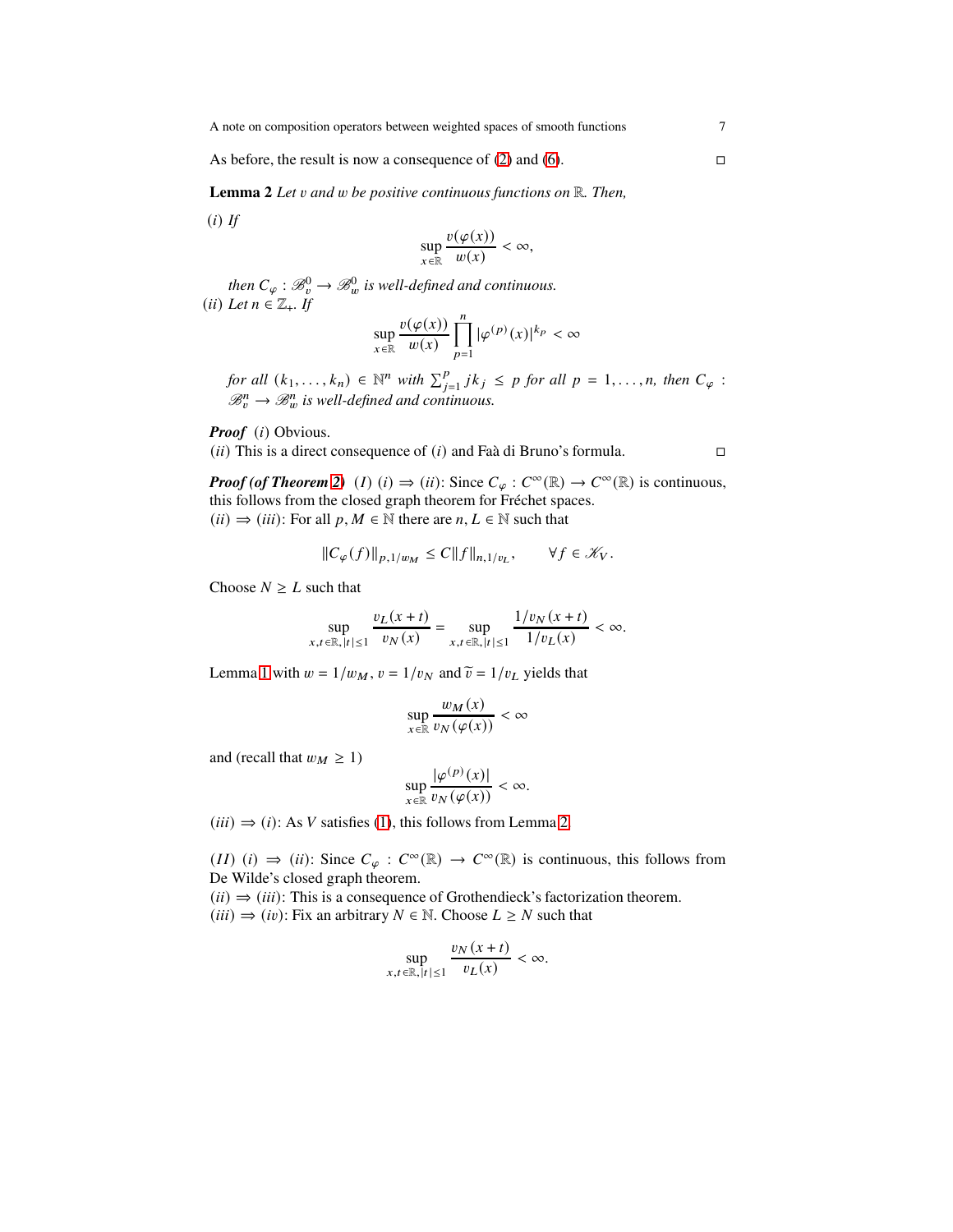Choose  $K \in \mathbb{N}$  such that  $C_{\varphi}: \mathscr{B}_{v_L} \to \mathscr{B}_{w_K}$  is continuous. For all  $m \in \mathbb{Z}_+$  there are  $n \in \mathbb{Z}_+$  and  $C > 0$  such that

$$
||C_{\varphi}(f)||_{m,w_K} \leq C||f||_{n,v_L}, \qquad \forall f \in \mathcal{B}_{v_L}.
$$

Lemma [1](#page-4-0) with  $w = w_K$ ,  $v = v_N$  and  $\tilde{v} = v_L$  yields that

<span id="page-7-0"></span>
$$
\sup_{x \in \mathbb{R}} \frac{v_N(\varphi(x))}{w_K(x)} < \infty \tag{7}
$$

and (recall that  $v_N \geq 1$ )

<span id="page-7-1"></span>
$$
\sup_{x \in \mathbb{R}} \frac{|\varphi'(x)|}{w_K^{1/m}(x)} < \infty \qquad \text{and} \qquad \sup_{x \in \mathbb{R}} \frac{|\varphi^{(m)}(x)|}{w_K(x)} < \infty. \tag{8}
$$

Equation [\(7\)](#page-7-0) shows  $(a)$ . We now prove  $(b)$ . To this end, we will make use of the following Landau-Kolmogorov type inequality due to Gorny [\[8\]](#page-8-7): For all  $j \le m \in \mathbb{Z}_+$ there is  $C > 0$  such that

<span id="page-7-2"></span>
$$
||g^{(j)}|| \le C||g||^{1-j/m} \left( \max\{||g||, ||g^{(m)}||\} \right)^{j/m}, \qquad \forall g \in C^{\infty}([-1,1]), \quad (9)
$$

where  $\| \cdot \|$  denotes the sup-norm on [−1, 1]. Choose  $M \ge K$  such that

$$
\sup_{x,t \in \mathbb{R}, |t| \le 1} \frac{w_K(x+t)}{w_M(x)} < \infty.
$$

Let  $p, k \in \mathbb{Z}_+$  and  $x \in \mathbb{R}$  be arbitrary. Equation [\(8\)](#page-7-1) yields that for all  $m \in \mathbb{Z}_+$  there is  $C > 0$  such that

$$
\|\varphi'(x+\cdot)\| \le C w_M^{1/m}(x)
$$
 and  $\|\varphi^{(m)}(x+\cdot)\| \le C w_M(x)$ .

By applying [\(9\)](#page-7-2) to  $g = \varphi'(x + \cdot)$  and  $m \ge p$  such that

$$
\left(1 - \frac{p-1}{m}\right)\frac{1}{m} + \frac{p-1}{m} \le \frac{1}{k}
$$

we find that (recall that  $w_M \geq 1$ )

$$
\begin{aligned} |\varphi^{(p)}(x)| & \leq \|\varphi^{(p)}(x+\,\cdot\,)\| \\ & \leq C\|\varphi'(x+\,\cdot\,)\|^{1-(p-1)/m}\left(\max\{\|\varphi'\|,\|\varphi^{(m+1)}\|\}\right)^{(p-1)/m} \\ & \leq C'w^{1/k}_M(x). \end{aligned}
$$

 $(iv) \Rightarrow (i)$ : As W satisfies [\(1\)](#page-2-0), this follows from Lemma [2.](#page-6-0)

 $(III)$  (*iii*)  $\Rightarrow$  (*ii*)  $\Rightarrow$  (*i*): Obvious.  $(i) \Rightarrow (iv)$ : Fix arbitrary  $p \in \mathbb{Z}_+$  and  $N \in \mathbb{N}$ . Choose  $L \geq N$  such that